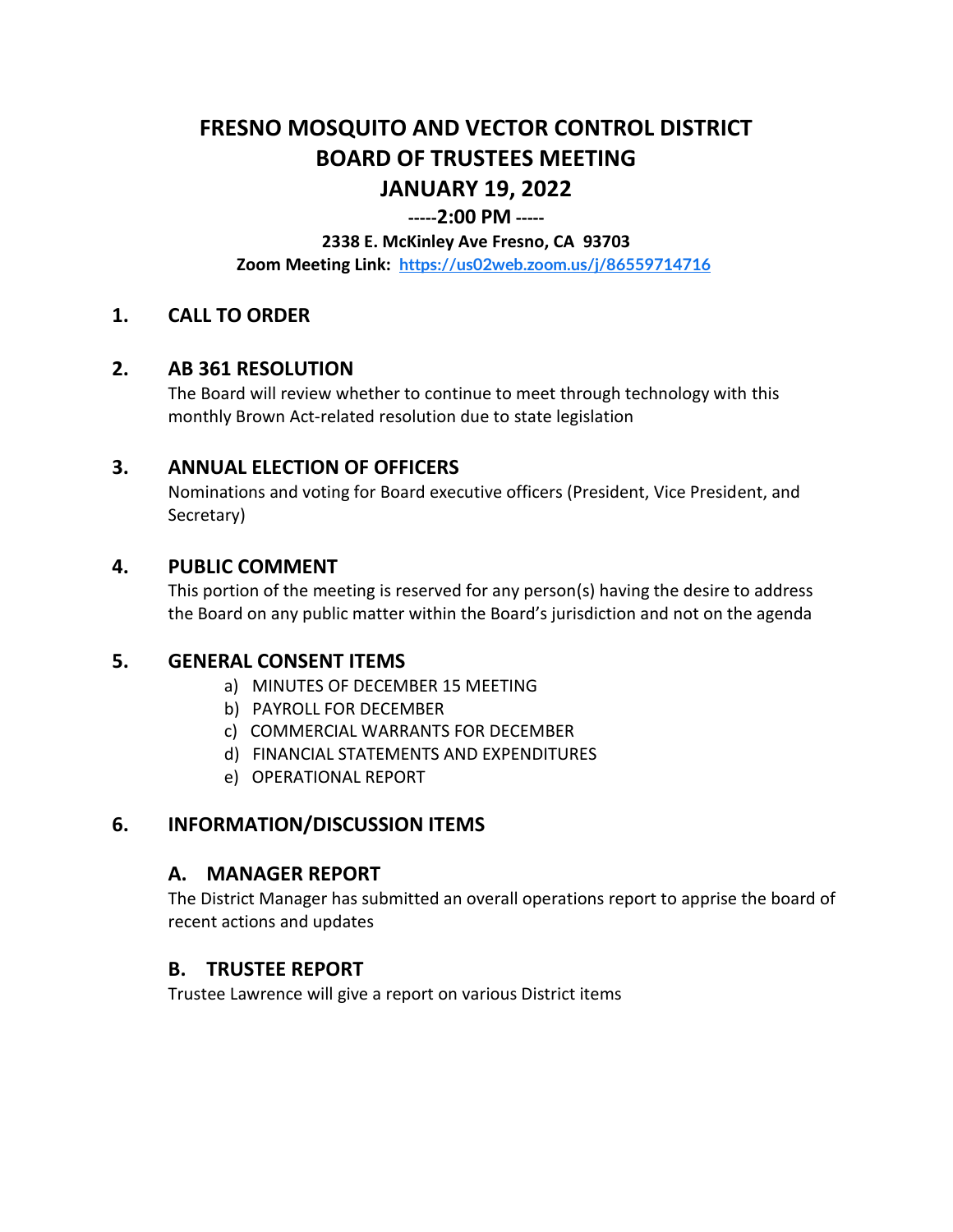# **7. ACTION ITEMS**

## **A. ANNUAL INVESTMENT POLICY REVIEW**

Per District policy, the Board will conduct their annual review of the Investment policy

#### **B. 2022 ANNUAL REPORT**

The Board will act on accepting the 2022 Annual Report as presented for review of District operations in 2021

# **C. ROOF REPAIR APPROVAL**

The Board will review bids to repair the shop roof

## **D. HOLIDAY AND VACATION SCHEDULE UPDATE**

The Board will review proposed updates to the District Holiday and Vacation schedule

# **8. STAFF REPORTS AND QUESTIONS**

## **9. TRUSTEE REPORTS AND QUESTIONS**

## **10. REQUEST FOR FUTURE AGENDA ITEMS**

#### **11. CLOSED SESSION**

#### **A. CONFERENCE WITH REAL PROPERTY NEGOTIATORS**

Government Code Section 54956.8 Property: 2338 E. McKinley Avenue Fresno, CA 93703 Agency Negotiator: Ryan McNeil

# **B. PUBLIC EMPLOYEE PERFORMANCE EVALUATION**

Government Code Section 54957 Title: District Manager

# **C. CONFERENCE WITH LABOR NEGOTIATORS**

Government Code Section 54957.6 Agency Designated Representative: Board of Trustees, District Counsel Unrepresented employee: District Manager

#### **12. ADJOURNMENT**